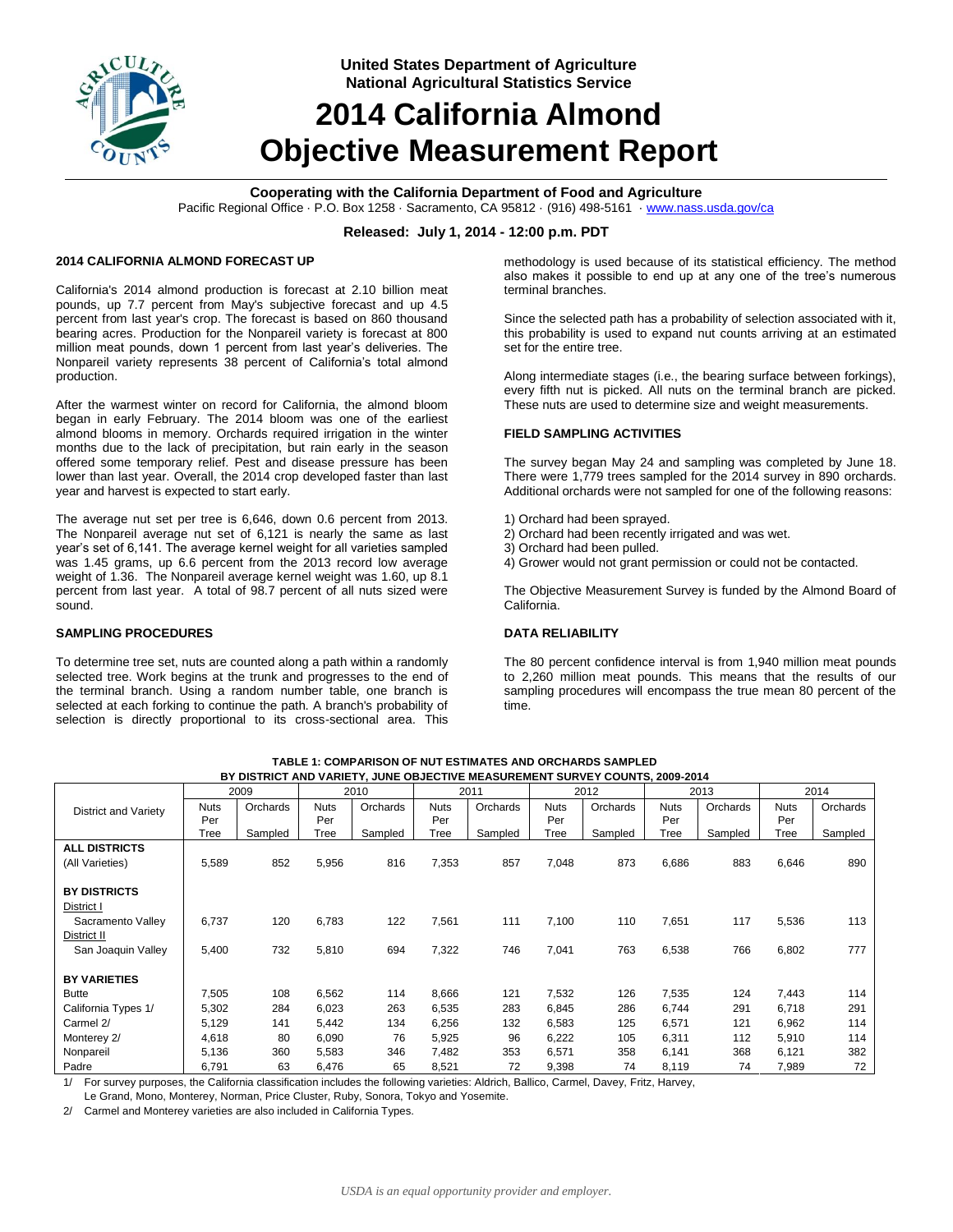| TABLE 2: WEIGHT. SIZE AND GRADE OF AVERAGE ALMOND SAMPLE. 2009-2014 |  |
|---------------------------------------------------------------------|--|
|                                                                     |  |

|                       | Kernel       | Kernel Size (Millimeters) |                |                  | Grade (Percent of Nuts) 1/ |            |          |            |          |              |                 |
|-----------------------|--------------|---------------------------|----------------|------------------|----------------------------|------------|----------|------------|----------|--------------|-----------------|
| District and Variety  | Weight       |                           |                |                  | <b>Edible Nuts</b>         |            | Insect   | Shrivel    | Natural  | <b>Blank</b> | Other           |
|                       | (Grams)      | Length                    | Width          | <b>Thickness</b> | Singles                    | Doubles    | Damage   |            | Gum      |              |                 |
| <b>ALL DISTRICTS</b>  |              |                           |                |                  |                            |            |          |            |          |              |                 |
| 2009                  | 1.58         | 22.96                     | 13.10          | 9.93             | 97.1                       | 1.8        | 2/       | 0.7        | 0.2      | 0.1          | 0.1             |
| 2010                  | 1.72         | 23.38                     | 13.20          | 10.30            | 94.7                       | 4.0        | 2/       | 1.0        | 2/       | 0.1          | 0.1             |
| 2011                  | 1.49         | 21.84                     | 12.52          | 9.92             | 94.6                       | 4.1        | 2/       | 0.8        | 0.1      | 0.2          | 0.2             |
| 2012                  | 1.48         | 21.40                     | 12.51          | 9.94             | 93.4                       | 5.7        | 2/       | 0.7        | 2/       | 0.1          | 2/              |
| 2013                  | 1.36         | 21.35                     | 12.11          | 9.76             | 95.2                       | 3.7        | 2/       | 1.1        | 2/       | 2/           | $2/$            |
| 2014                  | 1.45         | 21.42                     | 12.69          | 10.06            | 96.3                       | 2.4        | 2/       | 1.3        | 2/       | 2/           | 2/              |
| <b>BY DISTRICT</b>    |              |                           |                |                  |                            |            |          |            |          |              |                 |
| Sacramento Valley 3/  |              |                           |                |                  |                            |            |          |            |          |              |                 |
| 2009                  | 1.65         | 22.90                     | 13.63          | 10.16            | 97.4                       | 1.2        | 2/       | 0.5        | 0.1      | 2/           | 0.8             |
| 2010                  | 1.75         | 23.86                     | 13.44          | 10.23            | 93.7                       | 4.5        | 2/       | 1.1        | 2/       | 2/           | 0.7             |
| 2011                  | 1.60         | 22.73                     | 13.33          | 10.02            | 92.1                       | 6.2        | 2/       | 0.6        | 2/       | 2/           | 1.1             |
| 2012                  | 1.54         | 22.32                     | 13.22          | 10.07            | 94.1                       | 3.9        | 2/       | 1.3        | 2/       | 0.3          | 0.3             |
| 2013                  | 1.44         | 21.95                     | 12.62          | 9.90             | 93.0                       | 5.3        | 2/       | 1.1        | 0.2      | 2/           | 0.5             |
| 2014                  | 1.60         | 22.35                     | 13.38          | 10.43            | 95.1                       | 2.4        | 2/       | 2.0        | 2/       | 2/           | 0.4             |
| San Joaquin Valley 4/ |              |                           |                |                  |                            |            |          |            |          |              |                 |
| 2009                  | 1.57         | 22.98                     | 13.00          | 9.89             | 97.0                       | 1.9        | 2/       | 0.7        | 0.2      | 0.1          | 2/              |
| 2010                  | 1.71         | 23.28                     | 13.15          | 10.31            | 94.9                       | 3.9        | 2/       | 1.0        | 2/       | 0.2          | 2/              |
| 2011                  | 1.48         | 21.70                     | 12.40          | 9.90             | 95.0                       | 3.8        | 2/       | 0.8        | 0.1      | 0.2          | 0.1             |
| 2012                  | 1.48         | 21.26                     | 12.40          | 9.93             | 93.3                       | 6.0        | 2/       | 0.6        | 2/       | 0.1          | 2/              |
| 2013                  | 1.34         | 21.25                     | 12.02          | 9.74             | 95.5                       | 3.4        | 2/       | 1.0        | 2/       | 2/           | $2/$            |
| 2014                  | 1.43         | 21.31                     | 12.61          | 10.01            | 96.4                       | 2.4        | 2/       | 1.2        | 2/       | 2/           | 2/              |
| <b>BY VARIETY</b>     |              |                           |                |                  |                            |            |          |            |          |              |                 |
| <b>Butte</b>          |              |                           |                |                  |                            |            |          |            |          |              |                 |
| 2009                  | 1.26         | 19.86                     | 12.19          | 9.78             | 96.9                       | 2.3        | 2/       | 0.6        | 0.1      | 2/           | 0.1             |
| 2010                  | 1.43         | 20.54                     | 12.39          | 10.15            | 94.2                       | 4.3        | 2/       | 1.1        | 2/       | 0.1          | 0.1             |
| 2011                  | 1.24         | 19.33                     | 11.84          | 9.78             | 94.5                       | 4.5        | 2/       | 0.7        | 2/       | 0.1          | 0.2             |
| 2012                  | 1.20         | 18.54                     | 11.77          | 9.83             | 92.5                       | 6.4        | 2/       | 0.9        | 0.1      | 0.1          | 2/              |
| 2013                  | 1.11         | 18.51                     | 11.48          | 9.58             | 94.8                       | 3.9        | 2/       | 1.1        | 2/       | 2/           | 0.1             |
| 2014                  | 1.20         | 18.46                     | 12.04          | 10.01            | 96.7                       | 1.8        | 2/       | 1.3        | 2/       | 2/           | 0.1             |
| California Types 5/   |              |                           |                |                  |                            |            |          |            |          |              |                 |
| 2009                  | 1.62         | 24.12                     | 12.77          | 9.85             | 96.7<br>93.2               | 2.4        | 2/       | 0.6        | 0.2      | 0.1          | 0.1             |
| 2010                  | 1.71         | 24.08                     | 12.73          | 10.34            |                            | 5.9        | 2/       | 0.7        | 0.1      | 2/           | 0.1             |
| 2011                  | 1.55         | 22.94                     | 12.27          | 9.94             | 92.1                       | 6.8        | 2/       | 0.6        | 0.1      | 0.2          | 0.2             |
| 2012                  | 1.53         | 22.45                     | 12.23          | 10.00            | 90.7                       | 8.7        | 2/       | 0.5        | 2/       | 2/           | 2/<br>2/        |
| 2013<br>2014          | 1.41         | 22.49                     | 11.79<br>12.20 | 9.79             | 93.2<br>95.5               | 5.6<br>3.2 | 2/<br>2/ | 1.1        | 2/<br>2/ | 2/<br>2/     | 2/              |
| Carmel 6/             | 1.45         | 22.14                     |                | 10.00            |                            |            |          | $1.2$      |          |              |                 |
| 2009                  | 1.64         | 24.62                     | 12.62          | 9.79             | 97.1                       | 1.8        | 2/       | 0.7        | 0.1      | 0.1          | 2/              |
| 2010                  | 1.70         | 24.56                     | 12.57          | 10.20            | 94.8                       | 4.2        | 2/       | 0.8        | 0.1      | 2/           | 0.1             |
| 2011                  | 1.50         | 22.81                     | 12.08          | 9.79             | 94.6                       | 4.5        | 2/       | 0.7        | 2/       | 2/           | 2/              |
| 2012                  |              |                           |                |                  | 91.9                       | 7.5        | 2/       |            | 2/       | 2/           |                 |
| 2013                  | 1.51<br>1.38 | 22.41<br>22.19            | 12.20<br>11.47 | 9.90<br>9.69     | 92.8                       | 6.0        | 2/       | 0.6<br>1.1 | 0.1      | 2/           | $\frac{2}{}{2}$ |
| 2014                  | 1.48         | 22.21                     | 12.15          | 10.04            | 95.5                       | 3.2        | 2/       | 1.3        | 2/       | 2/           | 2/              |
| Monterey 6/           |              |                           |                |                  |                            |            |          |            |          |              |                 |
| 2009                  | 1.82         | 25.64                     | 13.48          | 9.98             | 95.4                       | 3.8        | 2/       | 0.5        | 0.3      | 2/           | 2/              |
| 2010                  | 1.89         | 25.26                     | 13.23          | 10.66            | 88.9                       | 10.6       | 2/       | 0.5        | 2/       | 2/           | 2/              |
| 2011                  | 1.76         | 24.65                     | 12.83          | 10.21            | 86.7                       | 12.3       | 2/       | 0.5        | 0.3      | 2/           | 0.1             |
| 2012                  | 1.71         | 24.06                     | 12.76          | 10.25            | 86.8                       | 12.6       | 2/       | 0.4        | 0.1      | 0.1          | 2/              |
| 2013                  | 1.56         | 24.29                     | 12.27          | 9.84             | 92.1                       | 6.9        | 2/       | 0.8        | 2/       | 2/           | 0.1             |
| 2014                  | 1.54         | 23.26                     | 12.51          | 10.01            | 94.8                       | 3.9        | 2/       | 1.1        | 2/       | 2/           | 0.1             |
| Nonpareil             |              |                           |                |                  |                            |            |          |            |          |              |                 |
| 2009                  | 1.74         | 23.97                     | 13.93          | 10.03            | 97.5                       | 1.3        | 2/       | 0.7        | 0.2      | 0.1          | 0.2             |
| 2010                  | 1.89         | 24.49                     | 14.02          | 10.29            | 95.8                       | 2.5        | 2/       | 1.3        | 2/       | 0.2          | 0.2             |
| 2011                  | 1.60         | 22.75                     | 13.12          | 9.95             | 96.1                       | 2.4        | 2/       | 1.0        | 0.1      | 0.2          | 0.3             |
| 2012                  | 1.64         | 22.55                     | 13.33          | 9.97             | 94.8                       | 4.0        | 2/       | 0.9        | 2/       | 0.2          | 0.1             |
| 2013                  | 1.48         | 22.36                     | 12.84          | 9.79             | 96.2                       | 2.6        | 2/       | 1.0        | 2/       | 2/           | 0.1             |
| 2014                  | 1.60         | 22.57                     | 13.51          | 10.07            | 96.8                       | 2.0        | 2/       | 1.1        | 2/       | 2/           | 2/              |
| Padre                 |              |                           |                |                  |                            |            |          |            |          |              |                 |
| 2009                  | 1.32         | 20.09                     | 12.24          | 10.08            | 96.6                       | 1.6        | 2/       | 1.4        | 0.2      | 2/           | 0.2             |
| 2010                  | 1.49         | 20.65                     | 12.73          | 10.55            | 96.3                       | 2.1        | 2/       | $1.2$      | 2/       | 0.4          | 2/              |
| 2011                  | 1.25         | 18.94                     | 11.85          | 9.90             | 97.3                       | 1.9        | 2/       | 0.7        | 2/       | 2/           | $2/$            |
| 2012                  | 1.20         | 18.15                     | 11.57          | 9.92             | 96.8                       | 2.3        | 2/       | 0.5        | 2/       | 0.3          | 2/              |
| 2013                  | 1.10         | 18.23                     | 11.35          | 9.79             | 98.1                       | 1.0        | 2/       | 0.8        | 2/       | 0.1          | 2/              |
| 2014                  | 1.22         | 18.48                     | 11.96          | 10.17            | 97.0                       | $1.2$      | 2/       | 1.8        | 2/       | 2/           | 2/              |
|                       |              |                           |                |                  |                            |            |          |            |          |              |                 |

1/ Percentages may not add to 100 due to rounding.<br>2/ Not shown if less than 0.07 percent.

2/ Not shown if less than 0.07 percent.<br>3/ Sacramento Valley includes these co

Sacramento Valley includes these counties: Butte, Colusa, Glenn, Solano, Sutter, Tehama, Yolo and Yuba.

4/ San Joaquin Valley includes these counties: Fresno, Kern, Kings, Madera, Merced, San Joaquin, Stanislaus and Tulare.

5/ For survey purposes, the California classification includes the following varieties: Aldrich, Ballico, Carmel, Davey, Fritz, Harvey, Le Grand, Mono, Monterey, Norman, Price Cluster, Ruby, Sonora, Tokyo and Yosemite.

6/ Carmel and Monterey varieties are also included in California Types.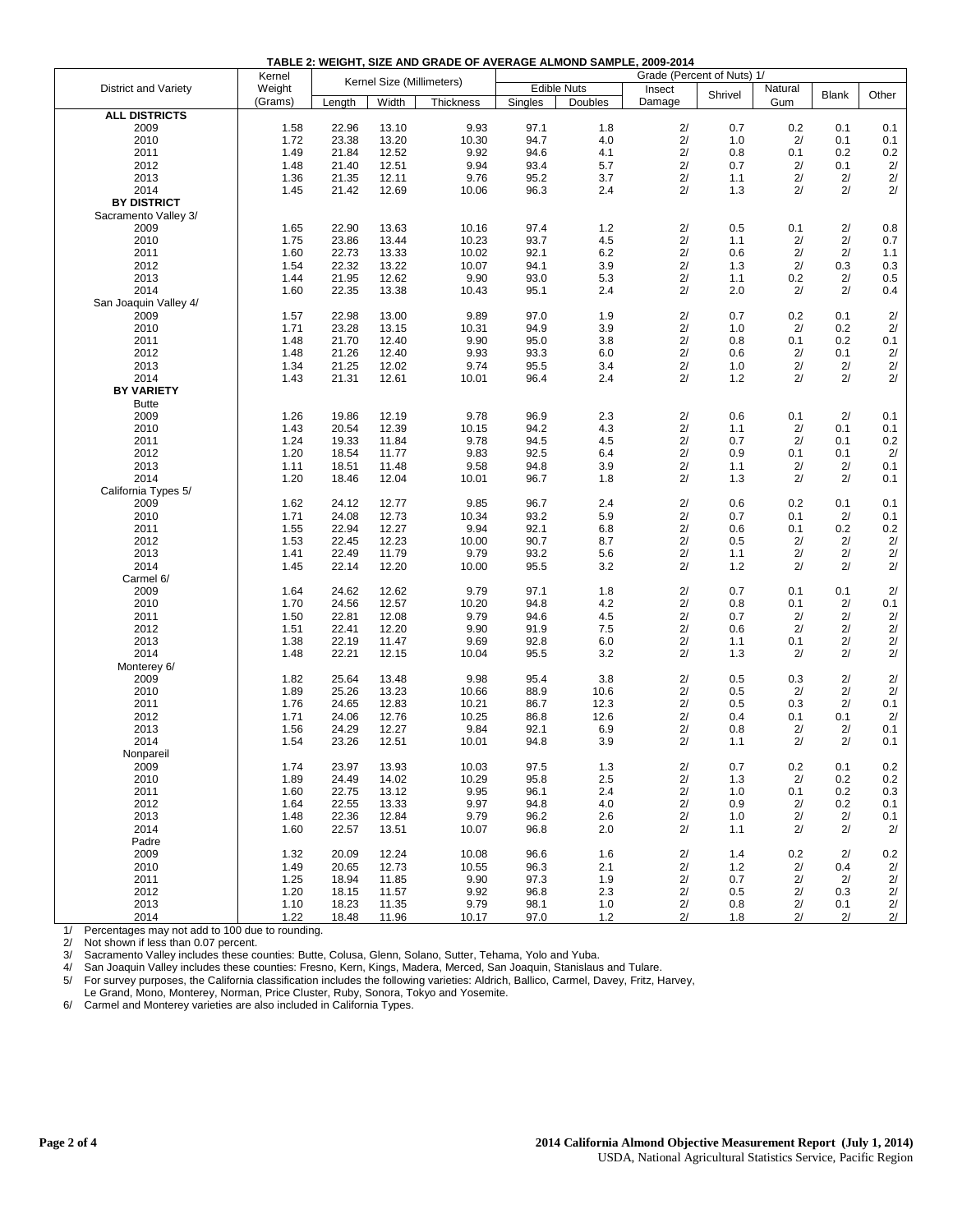# **CALIFORNIA ALMONDS Nuts per Tree, by District**



**ALMONDS BY VARIETY**

**CALIFORNIA TYPE Nuts per Tree**



**CARMEL TYPE Nuts per Tree**





**NONPAREIL TYPE** 

**BUTTE TYPE Nuts per Tree**



**2014 California Almond Objective Measurement Report (July 1, 2014)** USDA, National Agricultural Statistics Service, Pacific Region